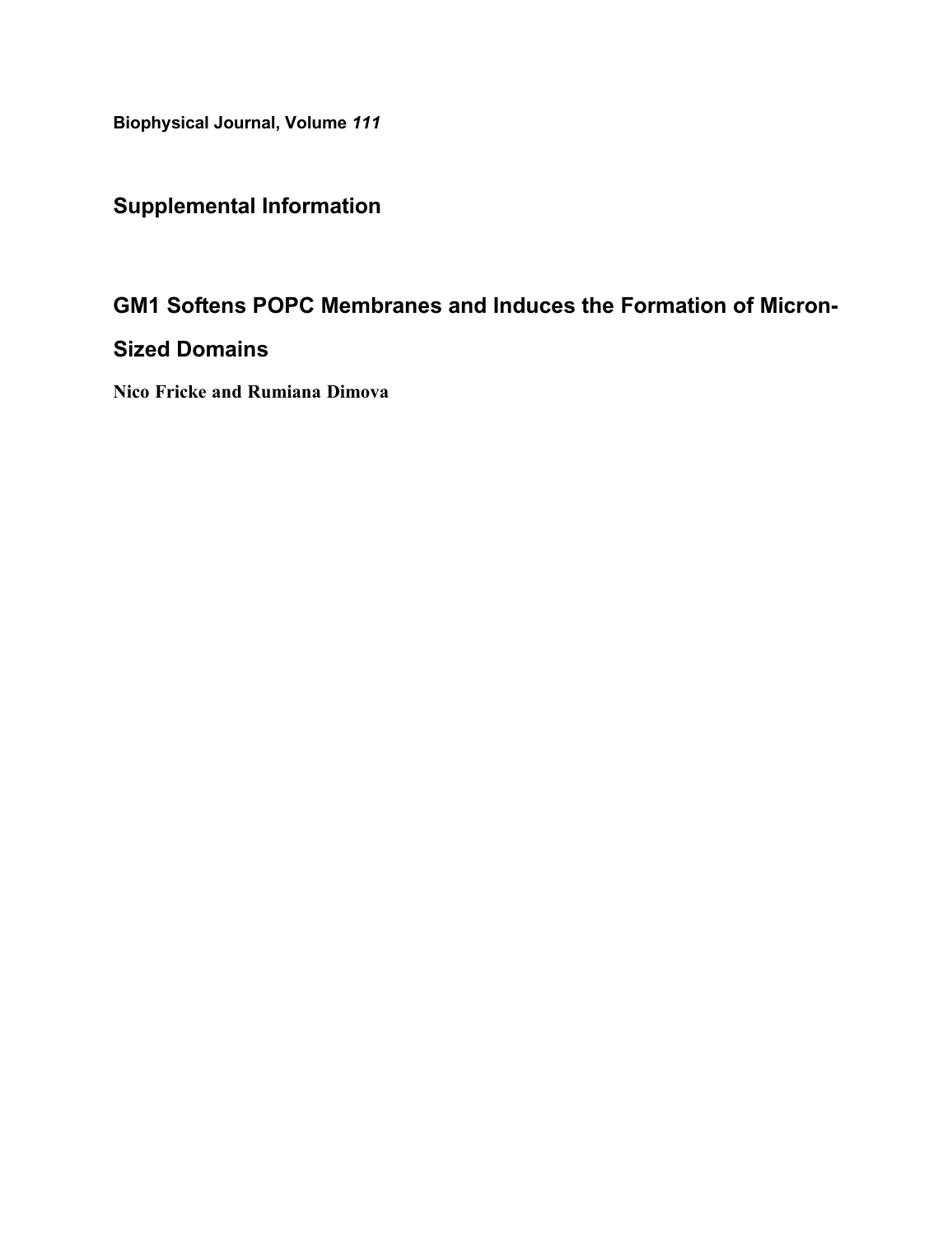#### **SUPPORTING INFORMATION**

#### **Text S1. Assessing the membrane tension in vesicles exposed to electrodeformation**

The force density  $f$  arising from the accumulation of electric charge at both interfaces of the membrane acts as a local pressure on the membrane in addition to the pressure difference  $\Delta p$ between the interior and exterior of the vesicles as described by the Young-Laplace equation. At the poles (pol) and at the equator (equ), the force balance between pressure and tension has the form  $2M_{pol}\Sigma = \Delta p + f_{pol}$  and  $2M_{equ}\Sigma = \Delta p + f_{equ}$ , where  $M_{pol}$  and  $M_{equ}$  are the mean curvatures of the membrane at the poles and equator, respectively, and  $f_{pol}$  and  $f_{equ}$  are the respective force densities. By eliminating the osmotic pressure from these equations, one can obtains for the tension  $\Sigma$  of the vesicle

$$
\Sigma = \frac{f_{\text{pol}} - f_{\text{equ}}}{2(M_{\text{pol}} - M_{\text{equ}})}
$$

Full derivation of the force densities  $f_{pol}$  and  $f_{equ}$  can be found in Ref. (1), Appendix B (Ref. 30 in the main text). Here, we use the same notations. The resulting force densities for each angle  $\theta$ along the vesicle are the superposition of the radial Maxwell stresses directed to the exterior, the bilayer and the interior of the vesicle, denoted as 1, 2 and 3 in the indices, respectively, at the exterior (ex) and interior (in) interface:

$$
f(\theta) = [T_{1rr}(r_{\rm ex}, \theta) - T_{2rr}(r_{\rm ex}, \theta)] + [T_{2rr}(r_{\rm in}, \theta) - T_{3rr}(r_{\rm in}, \theta)]
$$
  
where  $r_{\rm ex}$  and  $r_{\rm in}$  describe the outer and inner radius of the vesicle.

Following equations 84 and 85 in Ref. (1), the radial components of the stresses that may cause a deformation at the exterior interface are:

$$
T_{1rr}(r_{\rm ex}, \theta) = \frac{1}{4} \epsilon_1 E_0^2 [|\alpha_{1, \rm ex}|^2 \cos^2 \theta - |\gamma_{\rm ex}|^2 \sin^2 \theta]
$$
  

$$
T_{2rr}(r_{\rm ex}, \theta) = \frac{1}{4} \epsilon_2 E_0^2 [|\alpha_{2, \rm ex}|^2 \cos^2 \theta - |\gamma_{\rm ex}|^2 \sin^2 \theta]
$$

and at the interior interface (following equations 88 and 89 in Ref. (1):

$$
T_{2rr}(r_{\rm in}, \theta) = \frac{1}{4} \epsilon_2 E_0^2 [|\alpha_{2, \rm in}|^2 \cos^2 \theta - |\gamma_{\rm in}|^2 \sin^2 \theta]
$$
  

$$
T_{3rr}(r_{\rm in}, \theta) = \frac{1}{4} \epsilon_3 E_0^2 [|\alpha_{3, \rm in}|^2 \cos^2 \theta - |\gamma_{\rm in}|^2 \sin^2 \theta]
$$

Here the amplitudes at the exterior (equations 65, 66 and 68 in Ref. (1)) and at the interior interface (equations 70, 71 and 73 Ref. (1)) are:

$$
\alpha_{1,ex} = \beta_1 \alpha_{2,ex} \qquad \alpha_{2,in} = 9/D
$$
  
\n
$$
\alpha_{2,ex} = 3[(1 + 2\beta_3) + 2(1 - \beta_3) \frac{r_{in}^3}{r_{ex}^3}]/D \qquad \alpha_{3,in} = \beta_3 \alpha_{2,in}
$$
  
\n
$$
\gamma_{ex} = -3\left[ (1 + 2\beta_3) - (1 - \beta_3) \frac{r_{in}^3}{r_{ex}^3} \right] / D \qquad \gamma_{in} = -\alpha_{3,in}
$$

with the denominator

$$
D = (2 - \beta_1)(1 + 2\beta_3) - 2(1 - \beta_1)(1 - \beta_3)\frac{r_{\rm in}^3}{r_{\rm ex}^3} ,
$$

the complex-value electric parameters

$$
\beta_1 = \frac{\sigma_2 - i\omega \epsilon_2}{\sigma_1 - i\omega \epsilon_1}, \quad \beta_3 = \frac{\sigma_2 - i\omega \epsilon_2}{\sigma_3 - i\omega \epsilon_3}
$$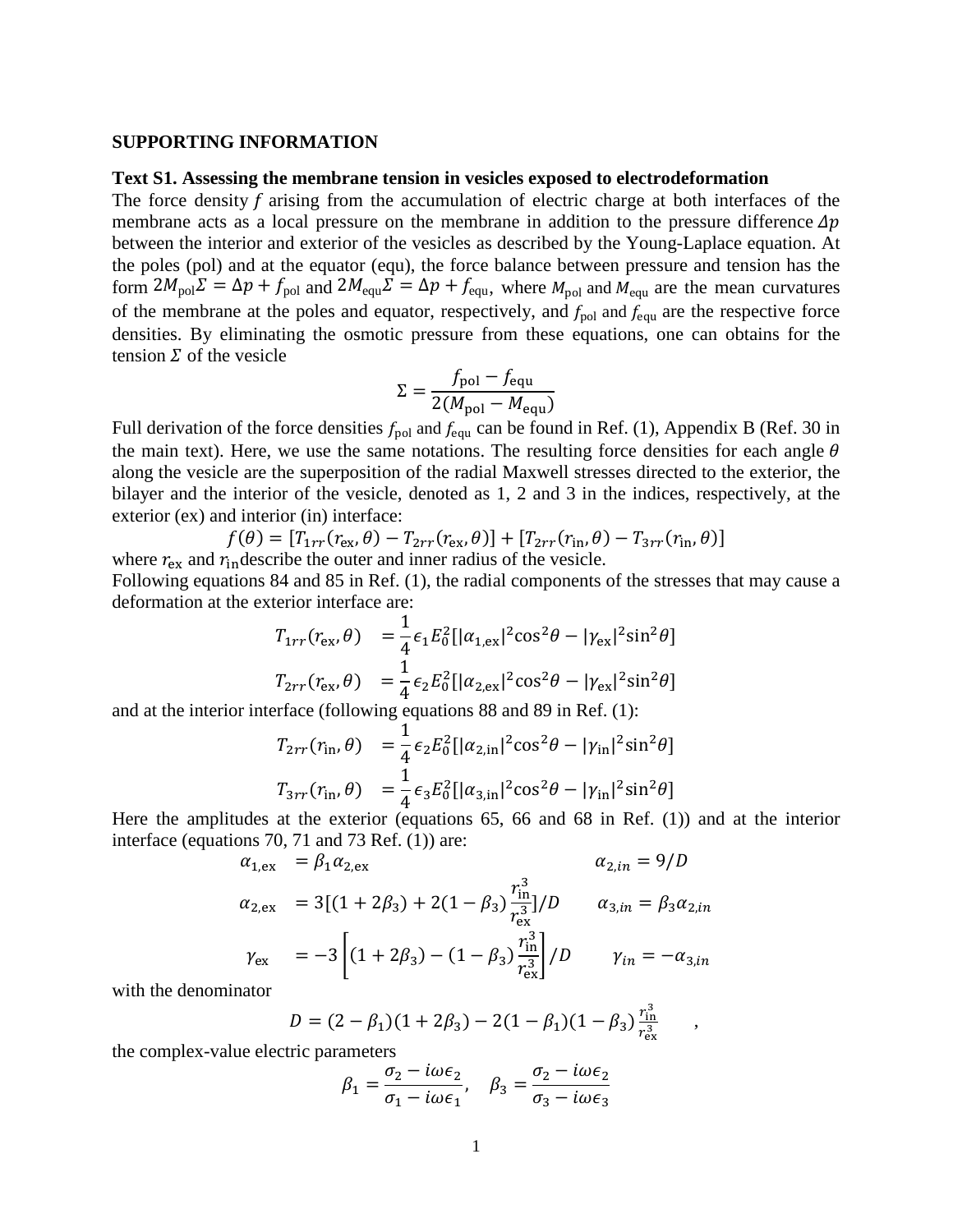and the conductivities  $\sigma_{1,2,3}$ , the dielectric permittivities  $\epsilon_{1,2,3}$  and the circular electric frequency  $\omega$ .

At the poles ( $\theta = 90^{\circ}$ ) and equator ( $\theta = 0^{\circ}$ ), the force densities are then defined as:

$$
f_{pol} = \frac{1}{4} E_0^2 \left[ (\epsilon_1 |\beta_1|^2 - \epsilon_2) |\alpha_{2,ex}|^2 + (\epsilon_2 - \epsilon_3 |\beta_3|^2) |\alpha_{2,in}|^2 \right]
$$
  

$$
f_{equ} = -\frac{1}{4} E_0^2 [(\epsilon_1 - \epsilon_2) |\gamma_{ex}|^2 + (\epsilon_2 - \epsilon_3) |\gamma_{in}|^2 ]
$$

The terms in the square brackets are invariable during the experiment leading to the following dependence for the membrane tension

$$
\Sigma = \frac{\text{const } E_0^2}{(M_{\text{pol}} - M_{\text{equ}})}
$$

where const is a dimensional constant. Then, from the logarithmic expression for the relative area change in Eq. 1 in the main text, one obtains the simplified expression in Eq. 2 in the main text.

An approximation for working at "small" field frequencies ω and low conductivities of the solutions  $\sigma_{1,3} \gg \sigma_2$  and  $|\beta_{1,3}| \ll 1 - (r_{in}/r_{ex})^3$  leads to:

$$
\alpha_{2,\text{in}} \to \frac{9}{2\left(1 - \frac{r_{\text{in}}^3}{r_{\text{ex}}^3}\right)}, \quad \alpha_{2,\text{ex}} \to \alpha_{2,\text{in}} - 3, \quad \gamma_{\text{in}} \to 0, \qquad \gamma_{\text{ex}} \to -\frac{3}{2}
$$

yielding for the forces

$$
f_{\text{pol}} \rightarrow \frac{1}{4} \epsilon_2 E_0^2 \left( \frac{27}{1 - \frac{r_{\text{in}}^3}{r_{\text{ex}}^3}} - 9 \right) \text{ and } f_{\text{equ}} \rightarrow -\frac{9}{16} \epsilon_1 E_0^2
$$

From these simplified expressions, the actual membrane tension during electrodeformation can be also assessed.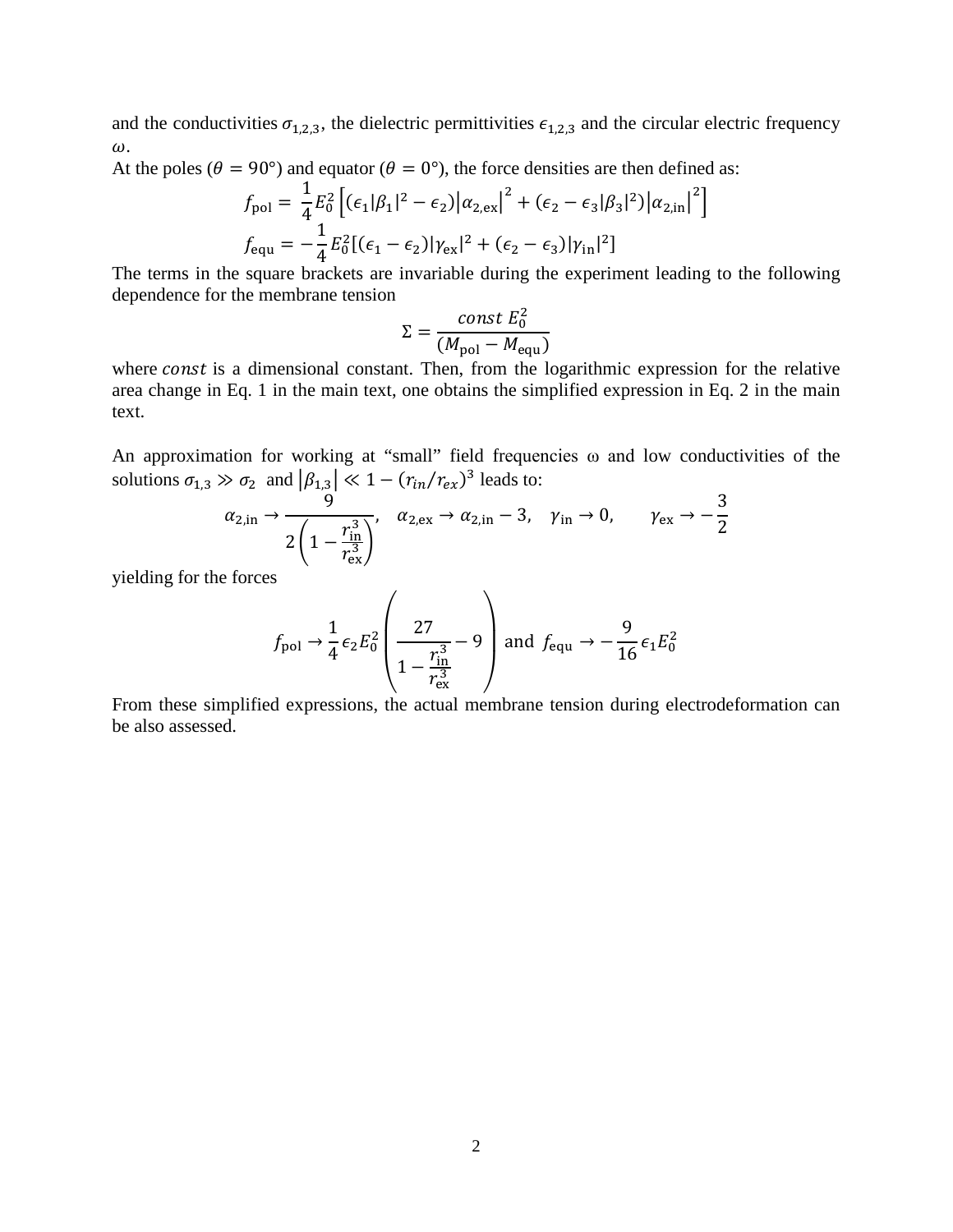### **Figure S1**



Figure S1. Change in the area of a POPC vesicle at 40 °C as a function of applied electric field strength (in V/m units) as measured in an electrodeformation experiment (the curvatures were measured in units 1/m). From the slope of the data, one obtains the bending rigidity following Eq. 2 in the main text.

#### **Figure S2**



Figure S2. Images of vesicles with internal structures observed at room temperature for GM1 fractions of (A) 5.3 mol% (confocal cross section,) and (B) 10 mol% (phase contrast). The vesicle diameters are approximately (A)  $35 \mu m$  and (B)  $25 \mu m$ .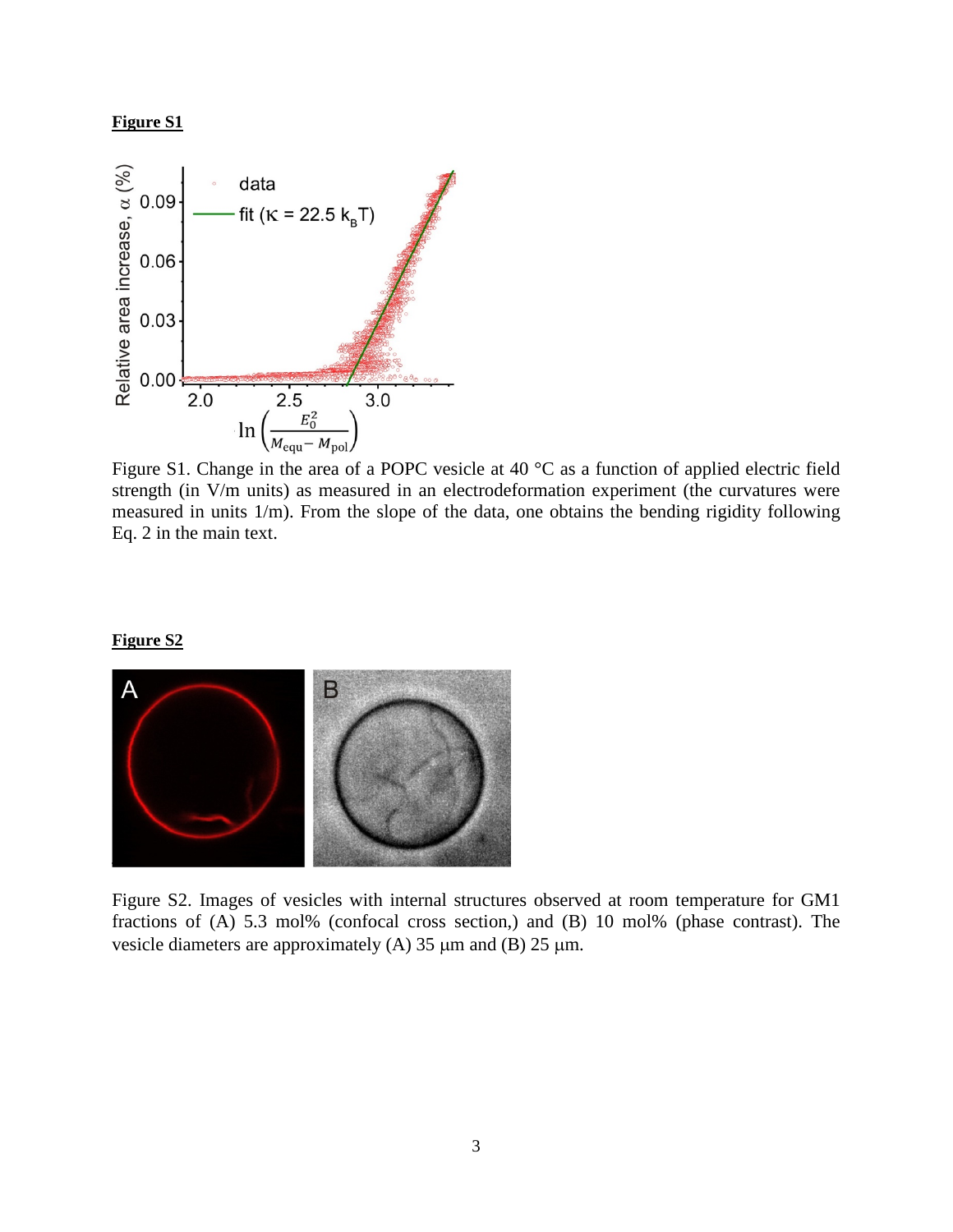



**Figure S3**. Partial phase diagram of POPC with palmitoyl ceramide (filled squares) or with GM1 (open squares). The data for GM1 is identical to that in Fig. 3A in the main text. The data for the POPC/palmitoyl ceramide system is from Ref. (2) (Ref. 54 in the main text). The solid curves are guides to the eye.